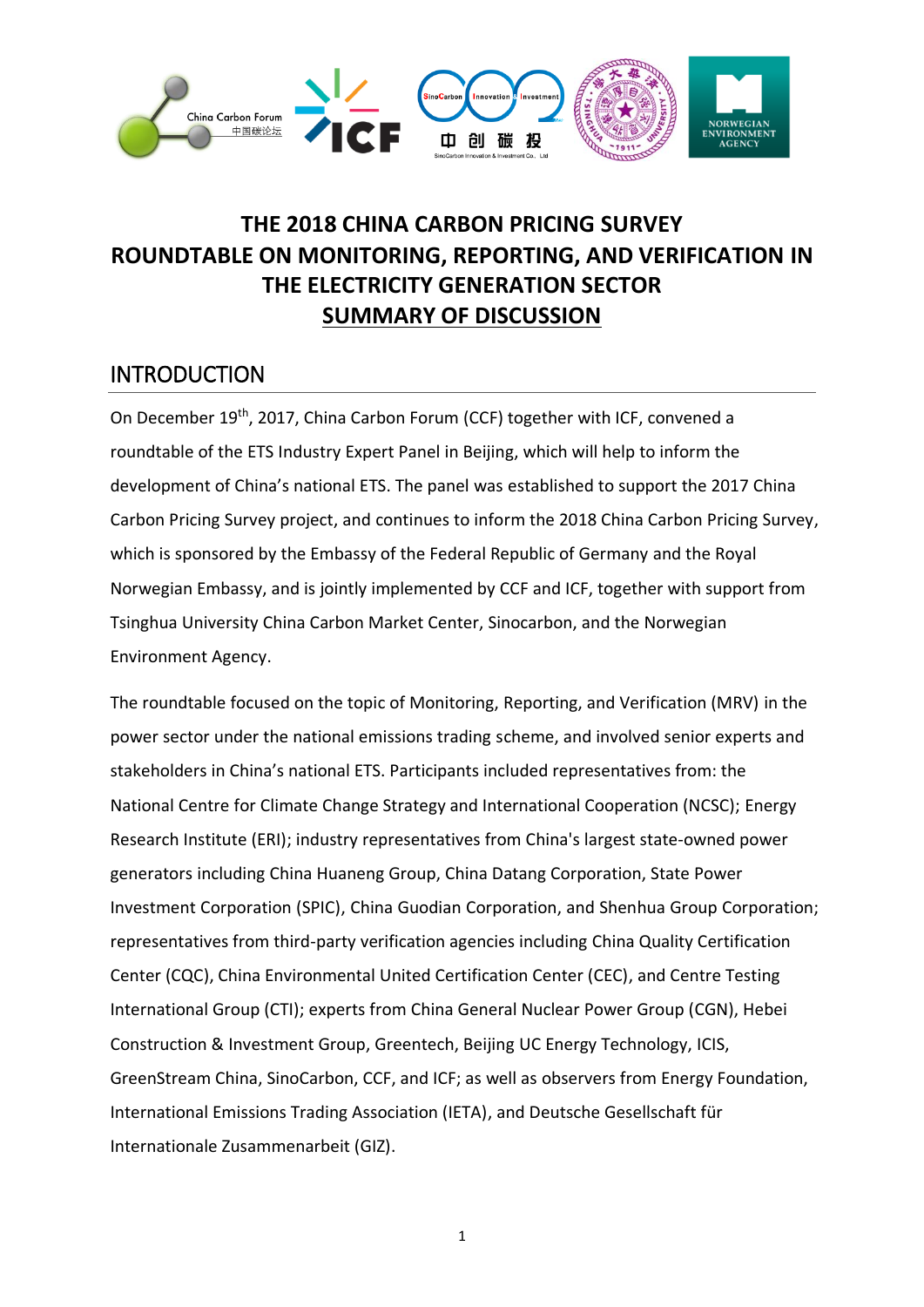

### **CONCLUSIONS**

- At this early stage, the steps of MRV should be implemented according to stringent standards in order to ensure the reliability of verification. This can lay the foundation for simplified verification in the future.
- As MRV involves multiple aspects of a company, including various departments and subsidiaries, companies should be encouraged to coordinate all relevant sections to jointly support MRV. In particular, for companies that have not yet participated in carbon markets, government should encourage them to require each emitting entity under the group to specify their responsible departments and corresponding managers, and managers from relevant department at headquarters should coordinate the MRV work overall.
- Improving the institutional system for MRV could involve stronger legal constraints in relation to data accuracy, including laws and regulations, guidelines and standards, and the implementation of monitoring plans (recently required nationwide by NDRC).
- Some large Chinese companies have already started piloting use of the CEMS approach used in the EU, but at this stage the technology is not yet well tailored to the Chinese context, and the costs are high for smaller companies. Efforts could be made to make internal monitoring systems more accessible to companies across China.
- There are differences between national and local MRV standards, requiring significant manpower and resources for compliance, especially for large enterprises with power plants in different provinces. Enterprises need to report data to multiple government agencies at both national and provincial levels with different requirements and standards for data collection, which naturally leads to data inconsistency. These should be harmonized as soon as possible.
- MRV of carbon emissions and MRV of energy consumption can be difficult to integrate due to different scopes and methodology. Also, while online monitoring can be used for MRV of oil and gas for energy consumption, it is difficult to apply to carbon emissions from coal, as the coal emissions factors need to come from laboratory tests. This may present challenges for smaller companies.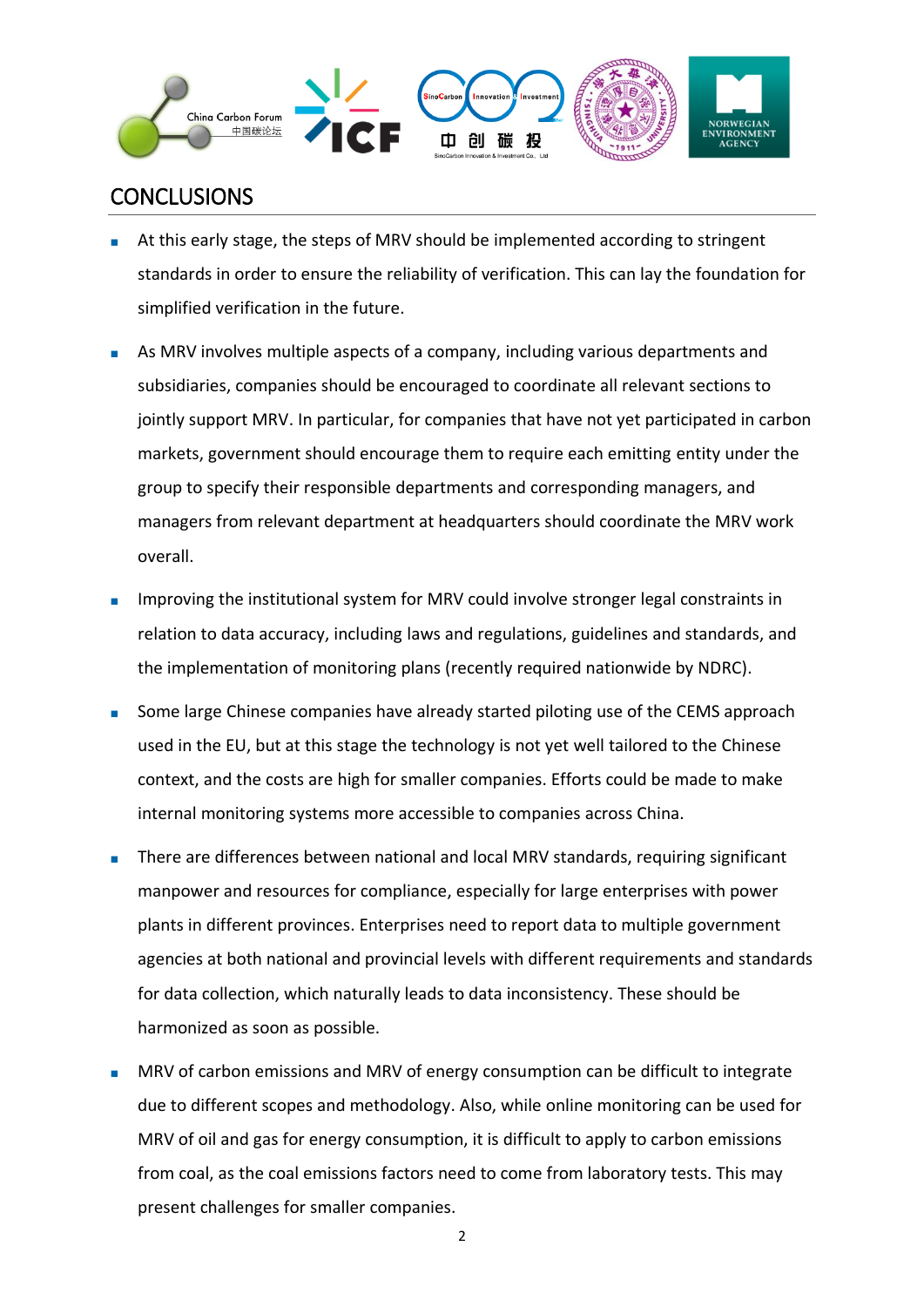

- The central government should strengthen the legal framework and regulation of thirdparty verifiers. The government currently does not have requirements for the qualifications of third-party verification agencies and lacks an effective sanction for fraud.
- Third-party verification agencies should have a high technical capacity and ability to pay. Central government agencies should improve qualification requirements to ensure reliability of verification. It should also be ensured that verification agencies do not participate in non-verification work.
- There is also a need to avoid unhealthy competition in the industry leading to the present situation where the verification price is set too low. When government agencies and companies purchase verification services, the price should fully reflect the technical value of verifiers.
- Within the context of maintaining commercial confidentiality, it may be appropriate to increase the disclosure of carbon emissions data. Coal consumption, heat value and other production data, as it relates to business secrets, should not be announced, but the disclosure of total carbon emissions data could be considered in due course.
- Currently, the decentralizing technology of blockchain does not match the centralized management of carbon market, but there is significant potential. The use of big data has been tried in some of the pilot projects, and the UNFCCC has recently begun exploring how blockchain technology can assist in ensuring the reliability of MRV globally. A great deal of research and practice is needed in order to understand how to apply them in the national carbon market. The central government should begin to explore this area.
- Capacity building is still needed at all levels of company management from grass-roots workers in specific operations, to macro-level training of group managers. More can also be learnt from international experience.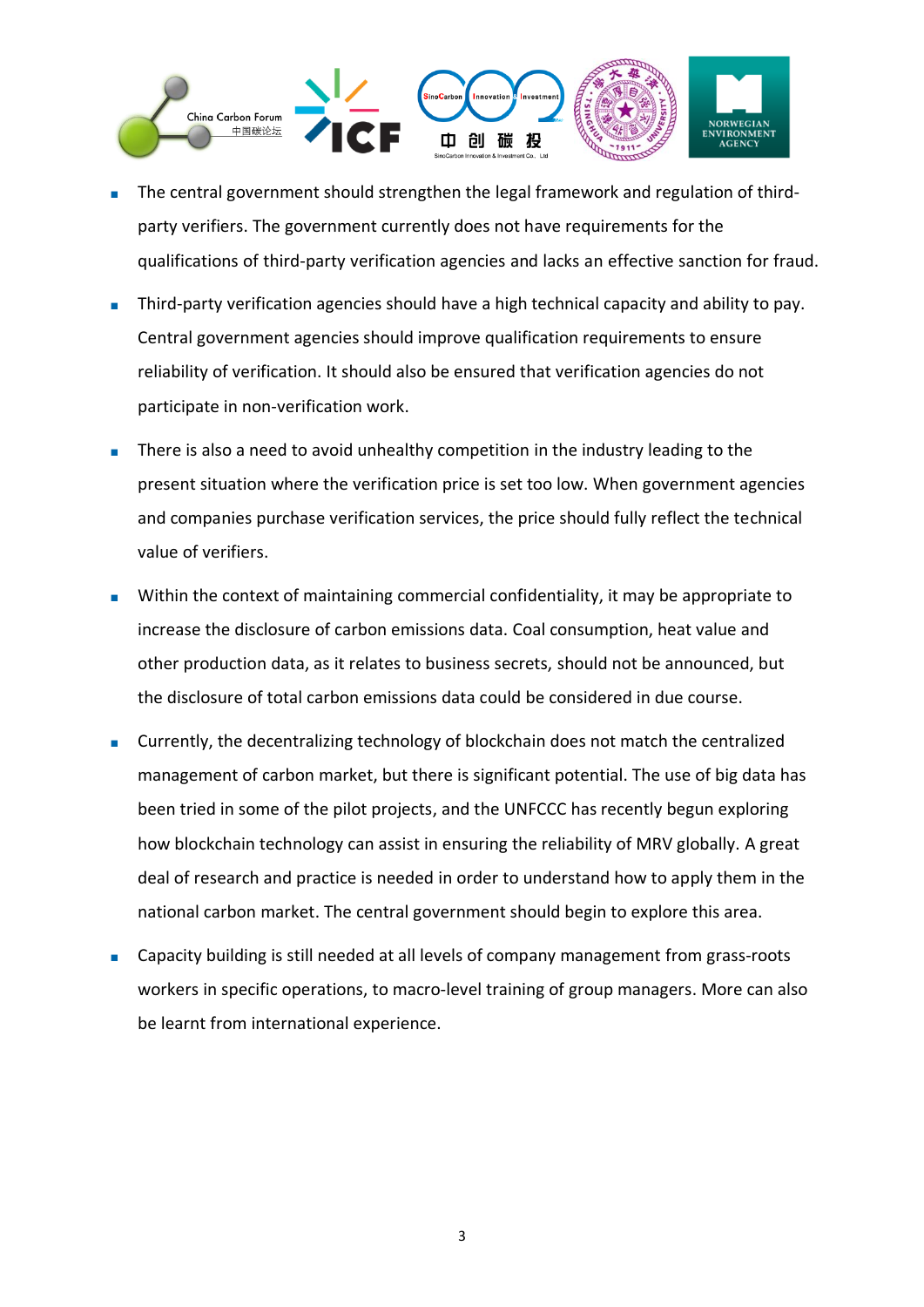

# UPDATE ON MRV

During the pilot programs, the National Development and Reform Commission (NDRC) and the pilot provinces and cities gradually explored and established an effective, reasonable, and operational MRV system, focusing on three tasks: first, formulating the accounting system and methodology of major emission entities; second, developing the technical standard of verification; third, setting up a mechanism for management of verification agencies and verifiers.

Each of the seven pilot regions established its own MRV standard, which provided diverse practical experiences. According to a notice published by the NDRC on December 15<sup>th</sup>, 2017, covered entities will be required to submit monitoring plans in the future, emphasizing the importance of having strict and consistent standards for monitoring.

During the pilot period, the biggest problem for MRV was that the technical standards and management systems for verification proposed by the seven pilot regions were different. For example, some places introduced a fourth-party verification agency to conduct double checking in order to ensure data quality. This also decreased efficiency and increased costs. Additionally, it is important to make the transition from government paying for verification services to marketization.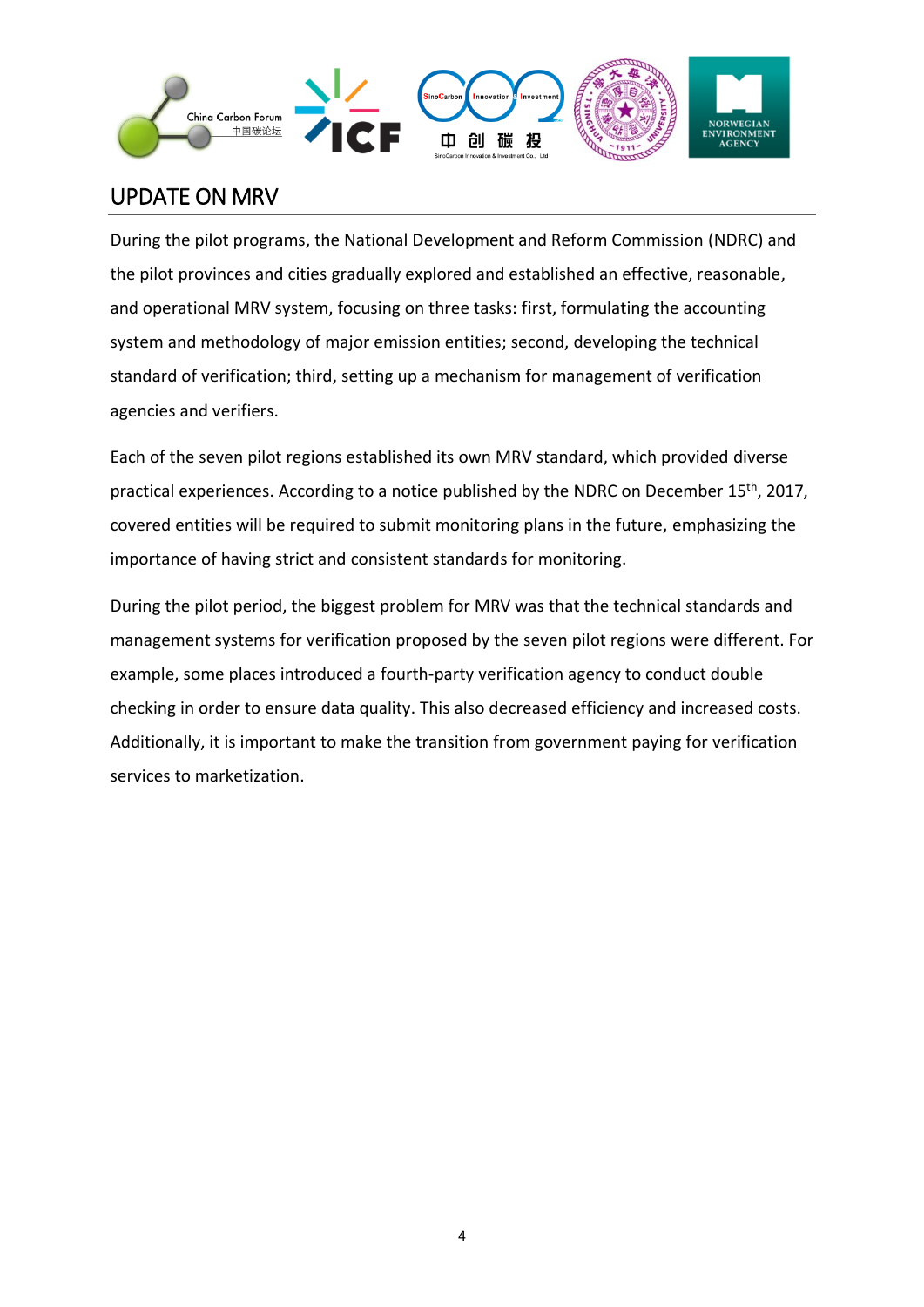

## QUESTIONS AND DISCUSSIONS

The roundtable consisted of four sessions: the role of MRV, the credibility of MRV, integration of MRV with related policies, and long-term perspectives on MRV. This report summarizes participants' key perspectives on each question.

#### **Session 1: The Role of MRV**

- **1. Is MRV necessary for the power sector?**
- **2. What are the verifiers' experiences in MRV for the power sector?**
- **3. Which department (or division) should be engaged with MRV within a company?**
- **1. MRV is necessary for the power sector to participate in the carbon market, and a clear monitoring plan is essential for MRV.**

MRV is the cornerstone of the carbon market, providing standardization for companies' data management as well as a necessary guarantee for the effectiveness, accuracy, and authenticity of data. Together, monitoring, reporting, and verification can jointly ensure a high standard of data quality. A clear and standard monitoring plan will in turn improve the efficiency of verification. Third-party verifiers can only conduct successful verification if companies have a good monitoring system.

**2. Monitoring and reporting (MR) and verification (V) can be handled separately as two components. In the future, the verification process can be simplified as appropriate, for example by means of spot checks.**

Although MRV should not be omitted, it can be progressed in various ways which are more cost-effective and efficient. Companies with high-quality data and a clear reporting process could achieve cross-checking using historical data, and their verification process can therefore be simplified. Verification agencies can judge the accuracy of submitted data and confirm it through spot checks. At this early stage, the steps of MRV should be implemented according to stringent standards in order to ensure the reliability of verification. This can lay the foundation for simplified verification in the future.

**3. As MRV involves multiple aspects of a company, it is hard to assign a single department to take charge of the work. Companies need to coordinate all relevant department to jointly support MRV.**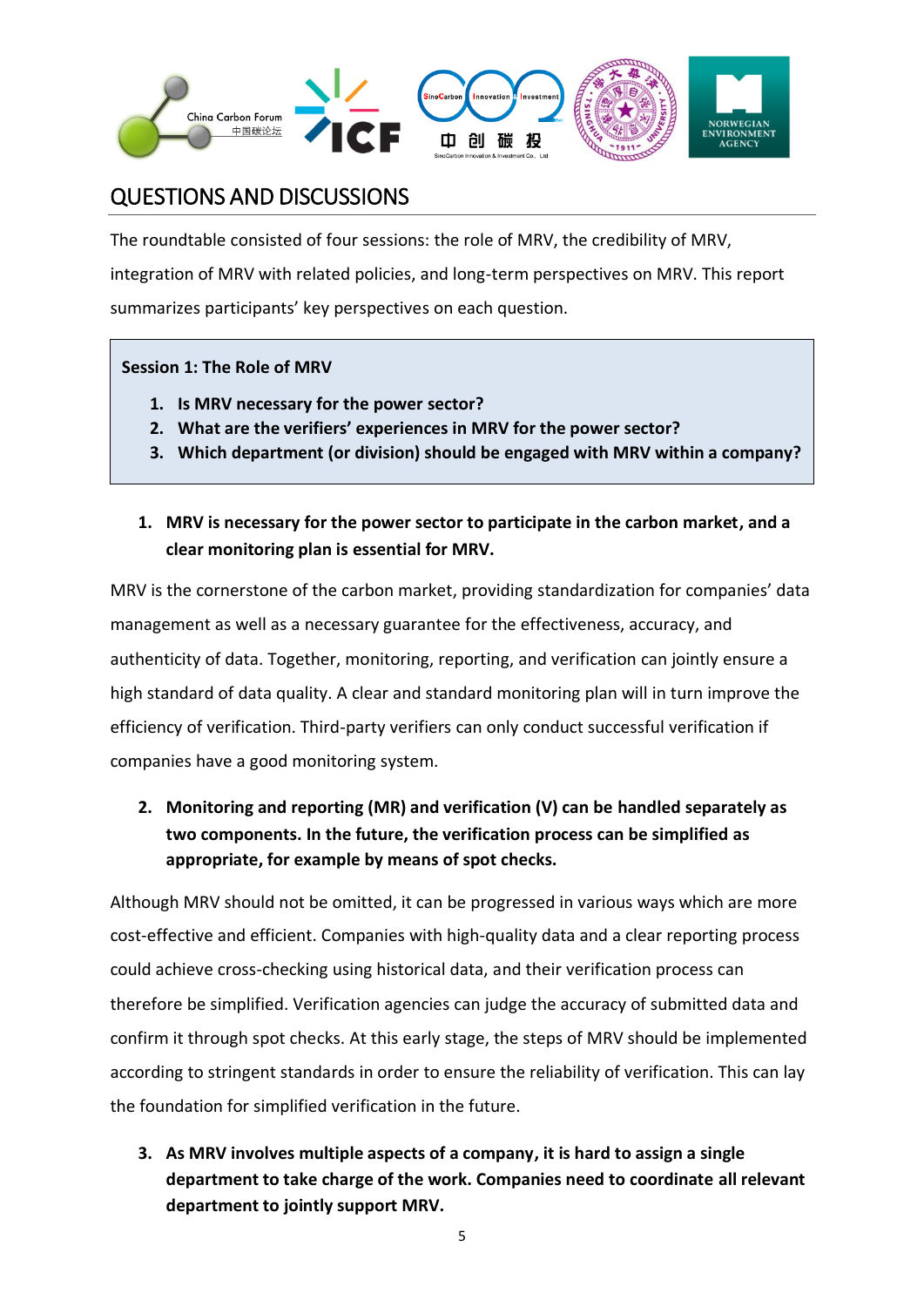

Generally speaking, MRV of carbon emissions requires three sets of data: (1) production and environmental data collected by the planning department; (2) power data collected by the marketing department; and (3) supporting data collected by the finance department, such as invoices. Due to the large number of departments and staff involved, a comprehensive management system should be established within the firm, requiring each emitting entity to specify their responsible departments and corresponding managers, and managers from each related department at the headquarters should coordinate the MRV work overall.

#### **Session 2: Credibility of MRV**

- **4. What are the most critical technical challenges in monitoring, reporting, and verifying respectively, for the power sector?**
- **5. Which level of emitter is easier for MRV: group, entity, or installation?**
- **6. How can the credibility of MRV in power sector be assured?**
- **7. Is it necessary to establish an internal carbon data management system?**

### **1. At the current stage, the reliability and consistency of MRV data needs to be improved.**

In terms of institutional arrangements, enterprises need to report data to multiple government agencies at both national and provincial levels with different requirements and standards for data collection, which naturally leads to data inconsistency. Moreover, the lack of a clear guidance and monitoring plan makes it hard to verify data related to industryspecific manufacturing processes and production. Additionally, some data is hard to obtain directly due to technical reasons.

Improving the accuracy and consistency of MRV data can be solved by both technical and regulatory means. Having a clear monitoring plan will improve the effectiveness of monitoring process-level and product-level data. More importantly, the improvement of the MRV institutional system could strengthen the legal constraints in relation to data accuracy through different approaches, including laws and regulations, guidelines and standards, and monitoring plans. The launch of China's national carbon market will be a good opportunity to improve data quality.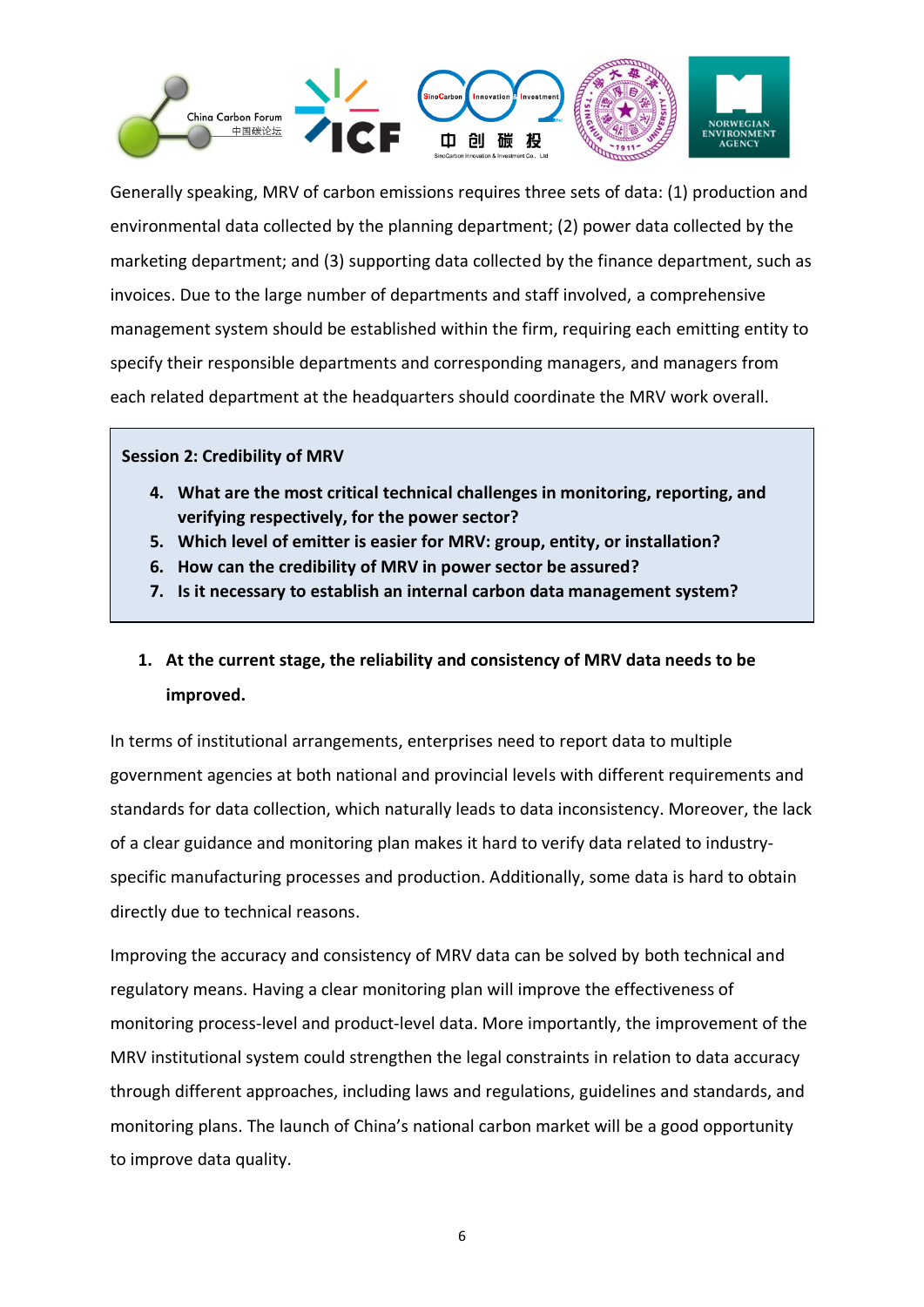

In addition, the CEMS system that is used in Europe and United States can be used to improve data consistency and accuracy. Some Chinese companies have already started piloting use of the CEMS system, but at this stage the technology is not yet mature, the costs are high, and companies also need to learn more about practical experience internationally.

**2. For large groups and enterprises, establishing an internal carbon data management system could help improve the efficiency of verification, but most of the existing systems still need to be improved. At this stage, most systems are not advanced enough to simplify the process of verification.**

A well-developed carbon data management system is very necessary for enterprises with a relatively large number of affiliated emitting entities. It is helpful to managers, carbon asset management operators, and anyone who supports emissions-related work in the company. A well-developed carbon data management system can simply verification through generating emission reports in accordance with national standards, allowing emitting entities to assist third-party agencies with verification, and providing supporting evidence for verification, for example scanned invoices.

Due to the high research and development costs, establishing an internal carbon data management system may not be the most cost-effective approach for smaller enterprises. In addition, the existing management systems are often not advanced enough to simplify the process of verification.

#### **Session 3: Integration of MRV**

- **8. What is the difference between national standards and sub-national standards of MRV?**
- **9. Is it possible to integrate MRV of carbon emissions with MRV of energy consumption in the power sector?**
- **1. There are differences between national standards and local standards. These will hopefully be harmonized as soon as possible.**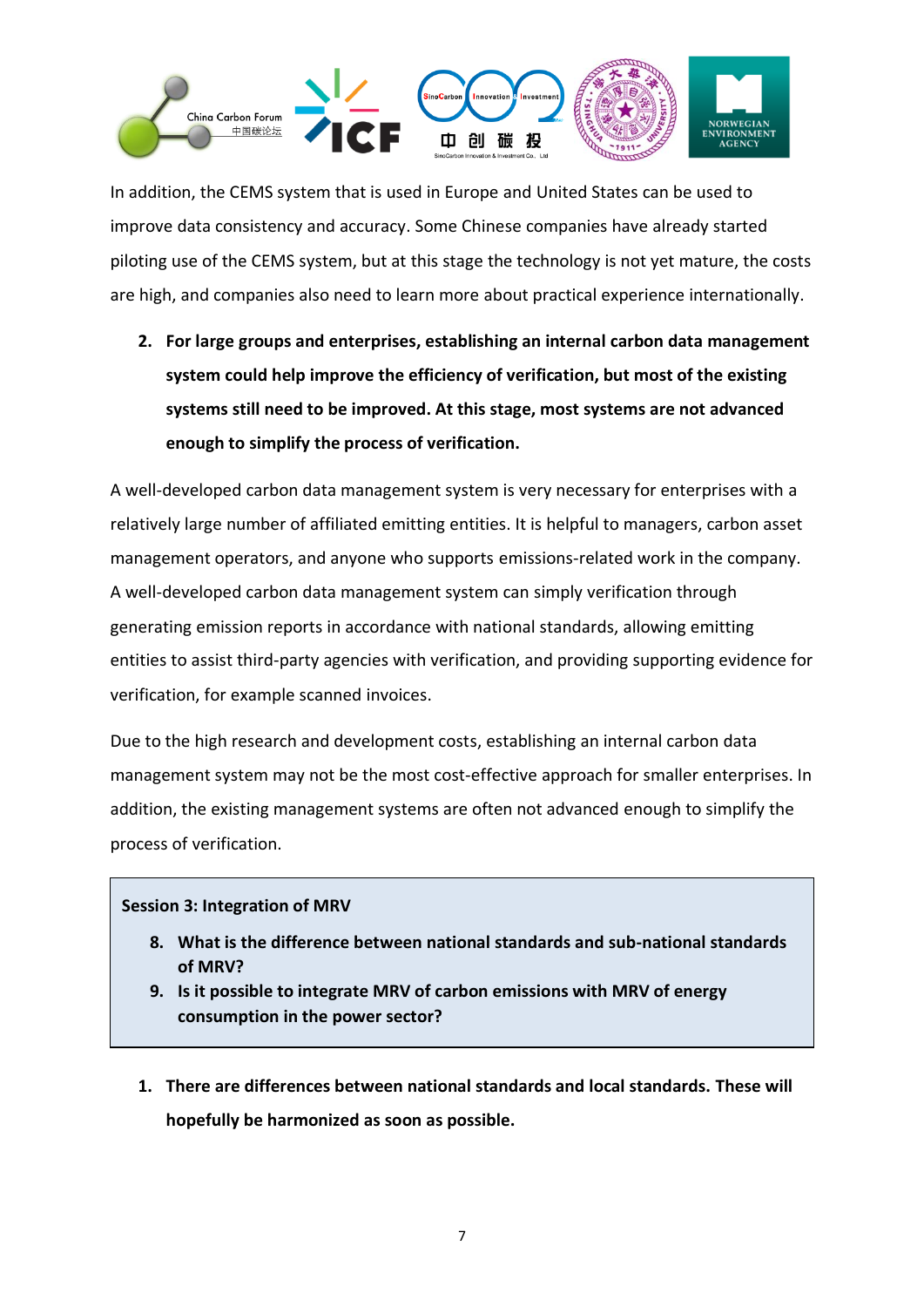

There are differences between national and local level MRV standards, requiring significant manpower and resources for compliance, especially for large enterprises with power plants in different provinces.

**2. MRV of carbon emissions and MRV of energy consumption are hard to integrate due to different scopes and methodology. The experience of energy consumption MRV can provide a good reference for the MRV of carbon emissions.**

The scope and methodology of MRV for energy consumption and carbon emissions is different. The MRV for energy consumption includes production and non-production energy consumption, while the MRV for carbon emissions does not include non-production emissions. Online monitoring can be used for MRV of oil and gas for energy consumption, but is difficult to apply to MRV for carbon emissions from coal, as the coal emissions factors need to come from laboratory tests. The MRV for energy consumption and for carbon emissions are highly correlated, as the only extra data needed for carbon emissions calculation is the unit calorific value of carbon and the carbon oxidation rate. They can therefore reference each other.

#### **Session 4: Long-term Perspectives on MRV**

- **10. What management mechanism for MRV would be more effective in the longterm?** (for instance: which agency should be responsible, what should be the legal basis, and what financial resources should be made available, etc.)
- **11. Is there any impact on MRV under the background of the power market reform?**
- **12. Would you consider the utilisation of new technologies to improve MRV, enabling higher levels of security, privacy, transparency?** (e.g. blockchain, cloud data, or other technologies related with the Internet of Things (IOT) or "Big Data" enabling larger and more complex layers of information to be captured by an MRV system)
- **13. What is your content requirement for ETS training, and what is your expectation for effective training methods?**
- **1. The central government should speed up the legal framework and strengthen the management of MRV.**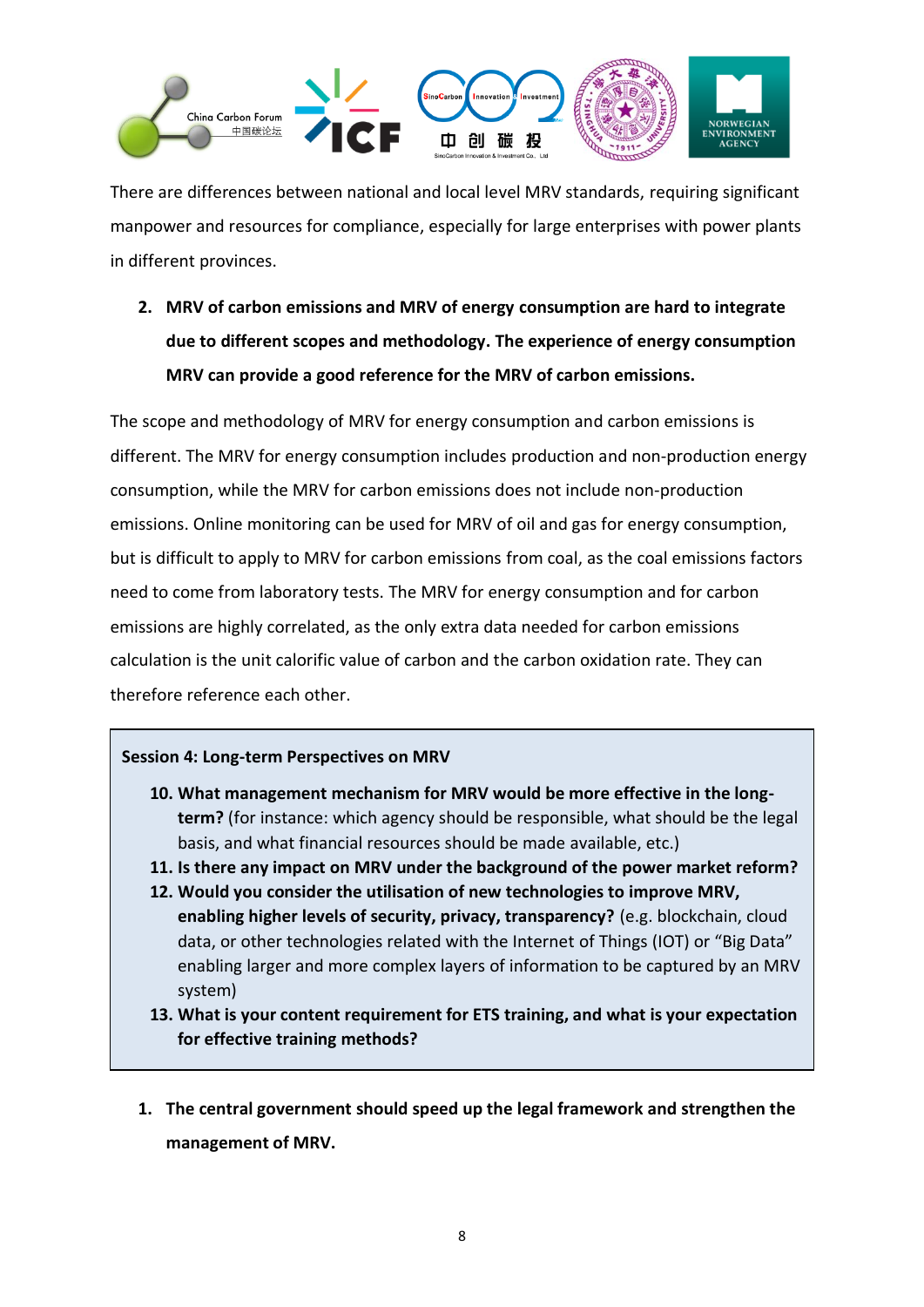

The central government should strengthen the legal framework and regulation of third-party verifiers, and at the same time avoid unhealthy competition in the industry leading to the present situation where the verification price is set too low. The central government currently does not have requirements for the qualifications of third-party verification agencies and lacks an effective sanction for fraud. Third-party verification agencies should have a high technical capacity and ability to pay. Central government agencies should improve qualification requirements to ensure reliability of verification.

When formulating relevant standards at the national level, reference should be made to the experience of the pilot areas, and it should also be ensured that verification agencies do not participate in non-verification work.

When government agencies and companies purchase verification services, the price should fully reflect the technical value of verifiers.

## **2. Power market reform does not have a direct impact on MRV in the short term, but it may affect the methodology of carbon emissions calculation in the future.**

As the power market reform is still at the primary stage, it will not have a real impact on MRV in the near future. In the long run, electricity trading will be more transparent due to market reforms, and therefore trading data may be used for carbon emissions verification. If the cost of carbon emissions can be fully reflected through the electricity price in the future, the calculation of carbon emissions will no longer need to include indirect emissions, which will affect the scope and methodology of MRV.

### **3. Within the context of maintaining commercial confidentiality, it may be appropriate to increase the disclosure of carbon emissions data.**

Coal consumption, heat value and other production data, as it relates to business secrets, should not be announced, but the disclosure of total carbon emissions data could be considered in due course. Carbon emissions verification involves cross-checking with some basic data such as on coal consumption, and therefore there is a need to strengthen the confidentiality management of third-party verification agencies in this area.